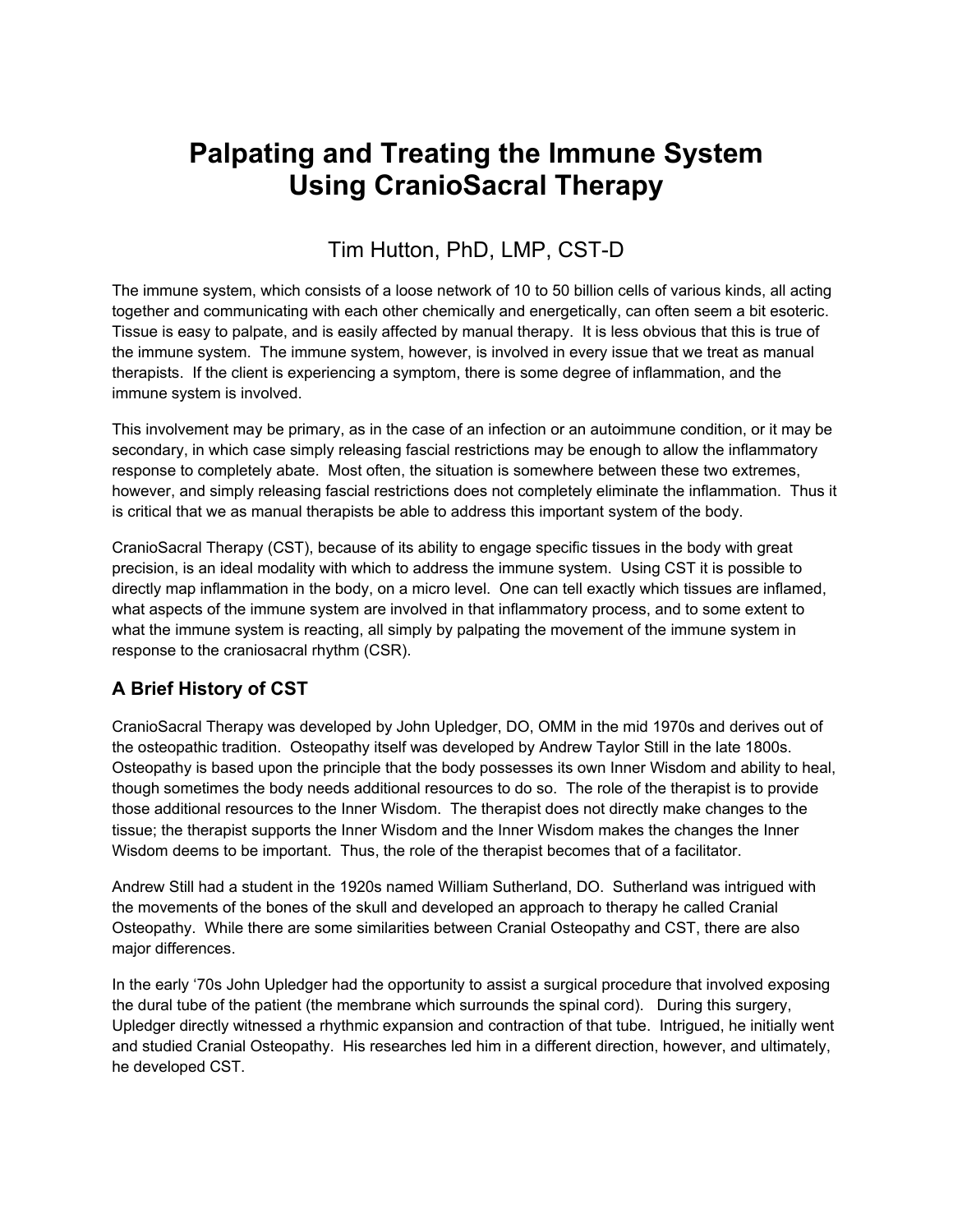Cranial Osteopathy focuses primarily on the bones of the skull. Practitioners have a very detailed understanding of the sutures of the cranium, and many subtle techniques to free up those bones. John Upledger felt that while the sutures were important, problems were most often caused by tensions in the membrane system to which those bones attach. These membranes line the cranium and attach strongly to the sacrum (hence the name CranioSacral).1 Addressing these membranes requires that very light force be used. Too much force and the body will guard. Typical force used in CST at the site of the tension is about 5 grams or the weight of a nickel. (The therapist may need to apply more force than that to the tissue, in order to apply just the right force at the depth of the restriction.)

#### **On the Nature of CST**

CST belongs to a unique family of therapies. Most manual modalities are very technique-oriented. The therapist assesses the situation, then applies a technique to help address it. While CST can be done as technique, at its core it is much more of a process-oriented modality. The work is about following and supporting the healing process of the client and their Inner Wisdom. The therapist does this not by doing anything, but by being a witness and being present in the moment with what is happening in the tissue. The therapist acts as a resource to the Inner Wisdom, and the body heals itself. CST is much more about "being with" than it is about "doing to.'

John Upledger described the ideal therapist as:

| Impartial               | (They do not take sides, especially between the part of the client that wants to<br>heal and the part that is reluctant to make a change.) |
|-------------------------|--------------------------------------------------------------------------------------------------------------------------------------------|
| Nonjudgmental           | (Have no judgment of the client no matter what issues are brought up.)                                                                     |
| Ego-subordinated        | (The session is about the client, not the therapist.)                                                                                      |
| Unconditionally Present | (Paying attention in the moment, as best one is able.)                                                                                     |
| Infinitely Patient      | (Release will occur when it is ready, not before.)                                                                                         |

Thus, to treat, the CST therapist puts their hands lightly on the tissue, notices what is happening in the moment, follows any movement that they feel, and waits for a release to occur. For this approach to be successful, the therapist must be neutral. If the therapist tries to impose their own agenda on the tissue, they will not be authentically following the client's Inner Wisdom, and the therapy will be less successful.

This healing process does not manifest only during therapy. It goes on all the time. The body is constantly compensating around tension patterns, trying to find the most efficient way to function given the internal tensions within the system. The only difference between a therapy session and daily life is that, during the therapy session, the Inner Wisdom has more resources available due to the presence of the therapist, so a different equilibrium becomes possible.

## **Usefulness of CranioSacral Therapy**

Life is about compensation. We all have tension and internal conflicts due to various traumas that we have experienced. So long as we can compensate around those internal tension patterns, there will be no symptoms. Absent direct palpation of a tension pattern, one would not even know it is there. It is only when the tension overwhelms the body's ability to compensate that symptoms occur. Symptoms, however, show up at the weak link, not necessarily where the tension is. Symptoms are not a reliable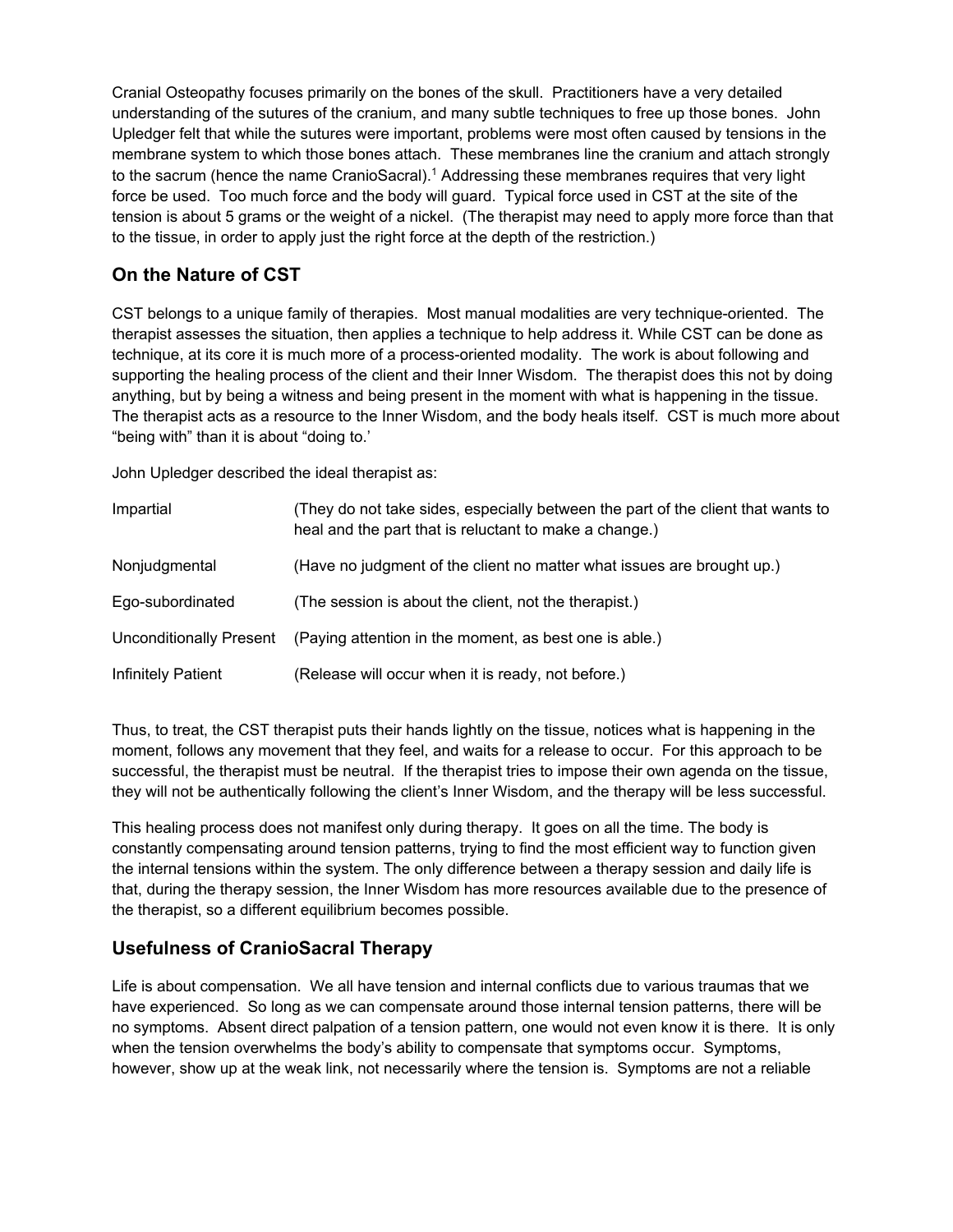indicator of where the origin of a problem lies, and simply treating symptoms often will yield only temporary results.

CST directly addresses those internal tension patterns. Reducing internal tensions gives the body back room to compensate, often resulting in a reduction of symptoms. This is true even in cases where the proximal cause of the symptoms was not directly addressed. Give the body enough room to compensate and the symptoms may abate anyway. Thus, CST is potentially beneficial for just about any condition. Reducing internal tension and conflict allows the body to function better no matter what is going on.

CST can be used to treat, often in conjunction with other therapies, a wide variety of pain conditions, particularly headaches and musculoskeletal pain. It can be useful in treating neurological and circulatory issues, digestive issues as well as problems with other internal organs. Literally, any condition may respond positively to CST if the internal tension in the body can be reduced.<sup>2</sup>

As an example of how CST can help, I present the following case. A mother brought her 14-year-old son to me because he had a headache. Specifically, he had a category 9-10 headache continuously for 9 months. After many tests, the doctors determined he was producing too much cerebrospinal fluid (CSF) and gave him a diagnosis of pseudotumor cerebri. His body was behaving as if he had a brain tumor when he did not really have one. (This diagnosis is really a fancy way of saying that he is producing too much CSF, and we don't know why.)

The only treatment that proved effective was to do a spinal tap to draw off some of the excess fluid. They started doing a spinal tap every few weeks, and were now doing 3 a week. By the time his mother brought him to see me, this kid had 23 spinal taps. Whenever they did the spinal tap they would do a general anesthetic. This kid had a massive headache, his low back was like a pin cushion, and he was trying to detox all that anesthetic. He was not a happy camper.

Once I started treating, I noticed that nothing was moving. When I put my hands on his parietal bones, his tissue pulled my left hand in with great force. Come to find out when he was 9 years old, he was riding a bicycle and hit a rock. He was thrown over the handlebars and landed on his head, crushing the helmet he was wearing directly over the left parietal. This jammed his skull and prevented his body from appropriately controlling CSF pressure. Releasing the parietal allowed everything to move again, and two weeks after this treatment, his headache went away. (It took that long for the buildup of metabolic waste to clear out of his central nervous system and the resulting inflammation to die down,)

Most interesting to me was that he hit his head when he was 9 years old. He did not develop the headache until he was 14. His skull was jammed the whole time. He was able to compensate around the restriction and he had no symptoms. Then something happened that overwhelmed his ability to compensate. I suspect he went into puberty. This case is a very clear illustration of the importance of compensation in how our bodies function.

This was a case that specifically involved the craniosacral system, and so was an ideal case to treat with CST. The results, however, were not atypical. By addressing the underlying tension patterns, CST often results in dramatic and long-lasting reduction of symptoms.

#### **CranioSacral Rhythm**

The CSR is the primary palpation tool used by craniosacral therapists. It consists of a slow (5 to 10 second period) subtle external and internal rotation of the body which occurs as a consequence of the action of the body's mechanism for controlling cerebral spinal fluid (CSF) pressure. According to the pressurestat model3 developed by Dr. John Upledger and Ernest Retzlaff, CSF production is intermittent, while CSF reabsorption is constant. During fluid production the pressure in the cranium rises very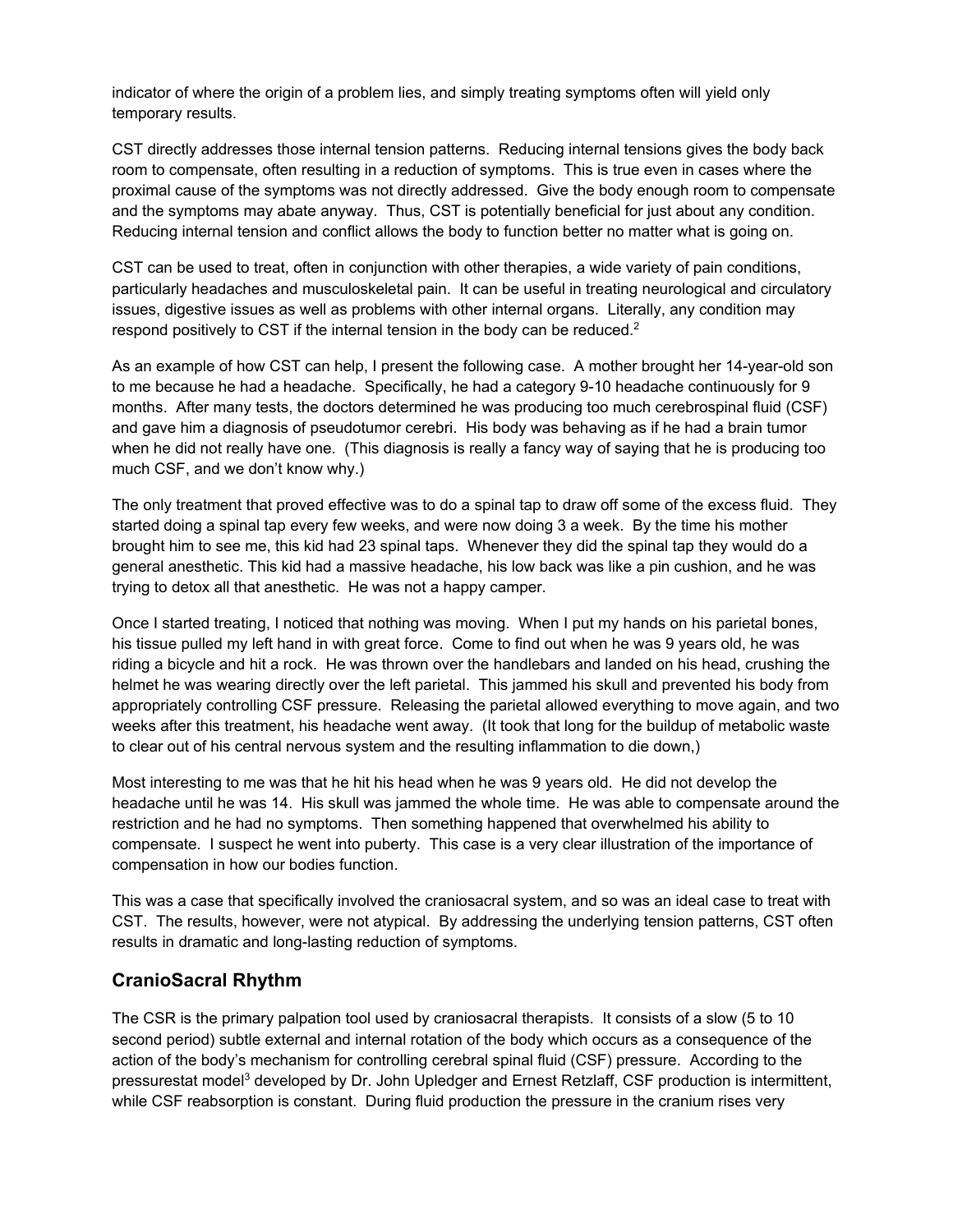slightly, which causes a slight increased stimulation of the motor cortex. This increased stimulation in turn causes a slight global increase in muscle tonus. When this happens, the external rotators overpower the internal ones, causing a slight but easily palpable external rotation of the body. This is the flexion phase of the CSR. When the fluid production shuts off, the CSF pressure drops, the muscles relax slightly, and the body internally rotates. This is the extension phase. Generally speaking, if a particular tissue is moving well in the CSR that implies the tissue is functioning well. If the tissue is not moving well in the CSR, then that indicates that there is a problem.

One of the basic principles of CST is that, ideally, all parts of the body should move freely in the CSR. This includes the immune system. When the muscles pull the body into external rotation during CSR flexion, they externally rotate the entire body and all its tissues, including the loose network of immune cells. The therapist can choose to tune in to the movement of the tissue as a whole, or choose to pay attention to the movement of any of its various components. Therefore placing attention on the network of immune cells allows the therapist to determine how those immune cells are moving in response to the CSR, and thus how the immune system is functioning at a particular location.

As an analogy, consider listening to a symphony orchestra. What one hears depends upon what one chooses to pay attention to. Focusing on the sound of the first violin brings that sound into the foreground slightly, while the sound of the rest of the orchestra retreats into the background, allowing the sound of the first violin to be easily distinguished from that of the rest of the orchestra. Similarly, focusing on a particular tissue allows a therapist to determine how that tissue is moving in response to the CSR.

Under normal circumstances, absent inflammation, the cells of the immune system are not to be found in the interstitial spaces of the tissues of the body, but are instead confined to certain specific pathways (under the skin and mucous membranes, in the blood and the lymph, and in certain specialized immune organs such as the bone marrow, the spleen, and the lymph nodes). This is part of the body's protection against autoimmune disease. If the immune cells are not routinely exposed to certain of the body's proteins it is much less likely that the immune cells will adversely react to those proteins.

#### **Acute vs. Chronic Inflammation**

In this situation, a therapist tuning in to how immune cells in some location in the tissue are moving in response to the CSR will feel no movement, since there are no immune cells in that tissue and thus nothing there to move. The tissue itself may or may not be moving in the CSR (it may or may not be restricted in its own right), but there will be no CSR response from the immune system in that location.

If there is inflammation, however, immune cells release histamine which opens up the capillary beds and allows immune cells to travel out into the surrounding tissue. In this situation, there will be immune cells in the interstitial space, and the therapist will feel those cells moving in response to the CSR.

It is important to distinguish acute inflammation from chronic. Acute inflammation is the body's normal and appropriate response to trauma, and is characterized by the body rebuilding itself. The inflammation is in the process of resolving itself. Chronic inflammation, on the other hand, is not a normal response, and is characterized by the body simultaneously rebuilding itself and tearing itself apart. The body is caught in a loop and the inflammation is unable to resolve.

In acute inflammation, since it is the body's normal response, immune cells in the tissue will generally be moving well in response to the CSR. The tissue itself is often restricted, since there is inflammation, but the immune cells will be moving well. In chronic inflammation, the immune cells will not be moving well in the CSR. The tissue will generally be restricted, and the movement of the immune cells will be restricted as well.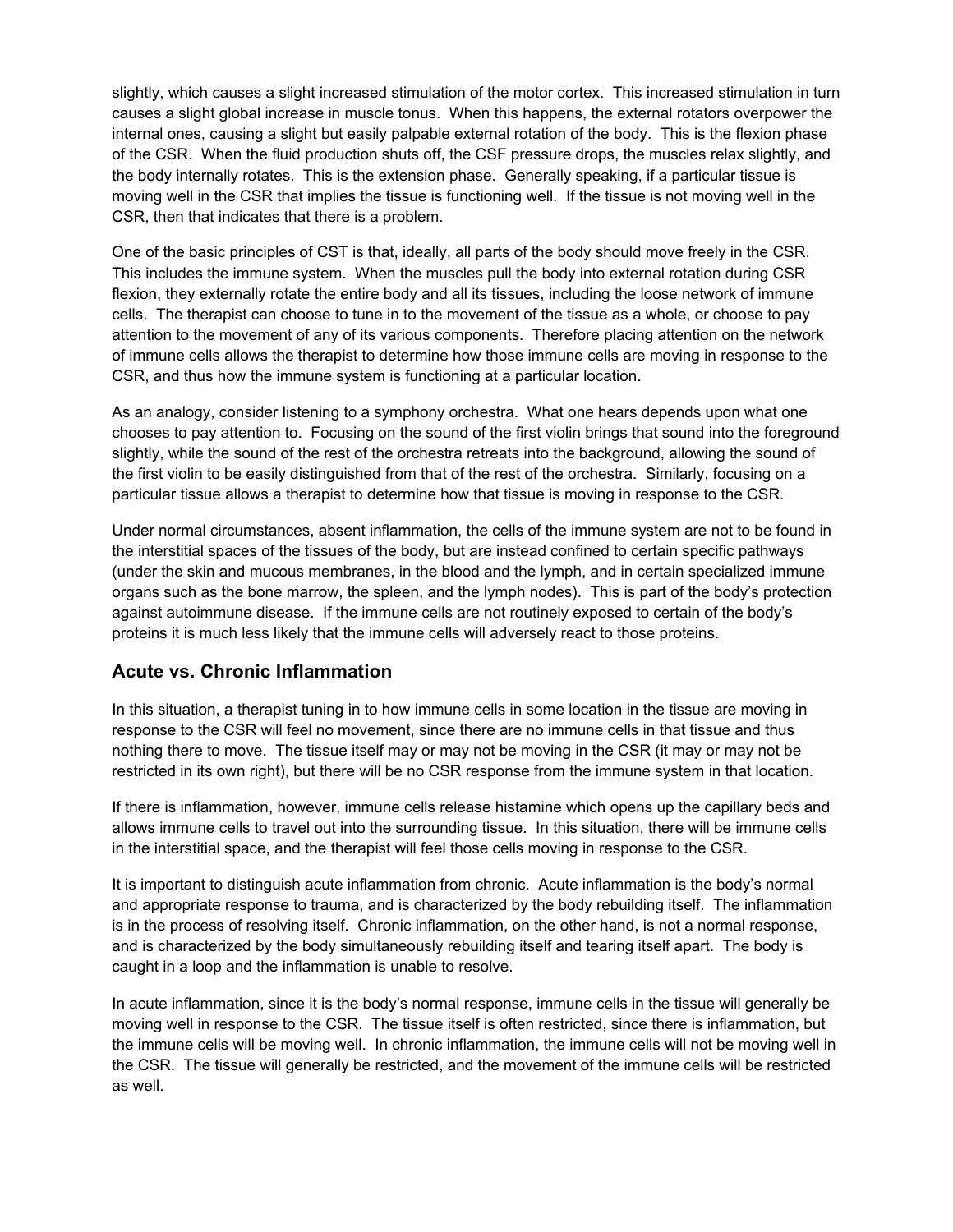Tuning in to the movement, or lack thereof, of immune cells in response to the CSR allows the CST therapist to directly map inflammation in the body, on a micro level. With practice, for example, it is possible to palpate a coronary artery and to distinguish the movement in the CSR of the muscular wall of the artery from that of the endothelial lining, from that of the blood inside the artery, and from that of any immune cells within the lining. Normally there should be no immune cells in the endothelial lining, so their presence there is an indication of inflammation.

#### **An Ideal Vehicle**

Using CST it is possible to determine exactly which tissues of the body are inflamed, whether that inflammation is chronic or acute, which aspects of the immune system are involved in that inflammatory process, and to some extent to what the immune system is reacting, all simply by palpating the movement of the immune cells in response to the CSR. Following the subtle micro-movements of the tissue and of the immune cells will then facilitate the release of conflict within the body and allow the inflammatory condition to gradually begin to resolve.

Chronic inflammation is the major driver of most of the "lifestyle" diseases that are so common today. These diseases include heart disease, obesity, diabetes, digestive disorders, arthritis, and many others. When these diseases occur they do not do so "out of the blue." Most such disease is preceded by years of chronic inflammation which gradually devitalizes the tissue eventually causing the disease to manifest. By treating underlying low grade chronic inflammation, by whatever means, one can hope to reduce the likelihood of such disease actually occurring. CranioSacral Therapy, with its ability to map inflammation in the body and treat it with precision and specificity, is an ideal vehicle with which to address such issues.

## **Becoming a CST Therapist**

The Upledger Institute teaches CST through a series of 4-day seminars. There are four seminars in the core curriculum: CranioSacral Therapy 1, CranioSacral Therapy 2, SomatoEmotional Release 1, and SomatoEmotional Release 2. In addition to these four courses, UI teaches numerous seminars on more specialized topics in CST, such as pediatrics and obstetrics, working directly in the brain, and as discussed, working directly with the immune system.

UI also has a certification process that is available to students. There are two levels of certification, the first of which can be undertaken after having complete CranioSacral Therapy 2, although the certification process is really meant for students who have been in practice for several years and have a lot of experience doing CST. To become certified, students must pass an open book essay exam, and they must demonstrate competency in CST during a hands-on practical examination. (Certification does not provide a legal right to practice. Certification can, however, demonstrate to clients the competency of the therapist, and is meant to be a learning experience.)

1 Tensions may come from anywhere. It is not uncommon for a sprained ankle or twisted knee, for example, to produce a tension that pulls up into the cranium. In such a case, treating the membranes in the cranium can be helpful, but if the twist in the knee or ankle is not addressed the results will often only be temporary. Thus, despite the name, a CranioSacral therapist will address the entire body, not just the head and tailbone.

2 Because CST employs very light force, typically about 5 grams, there are very few contraindications to its use. Contraindications generally fall into two major categories: compromise to the structure of the membrane system around the brain and spinal cord,